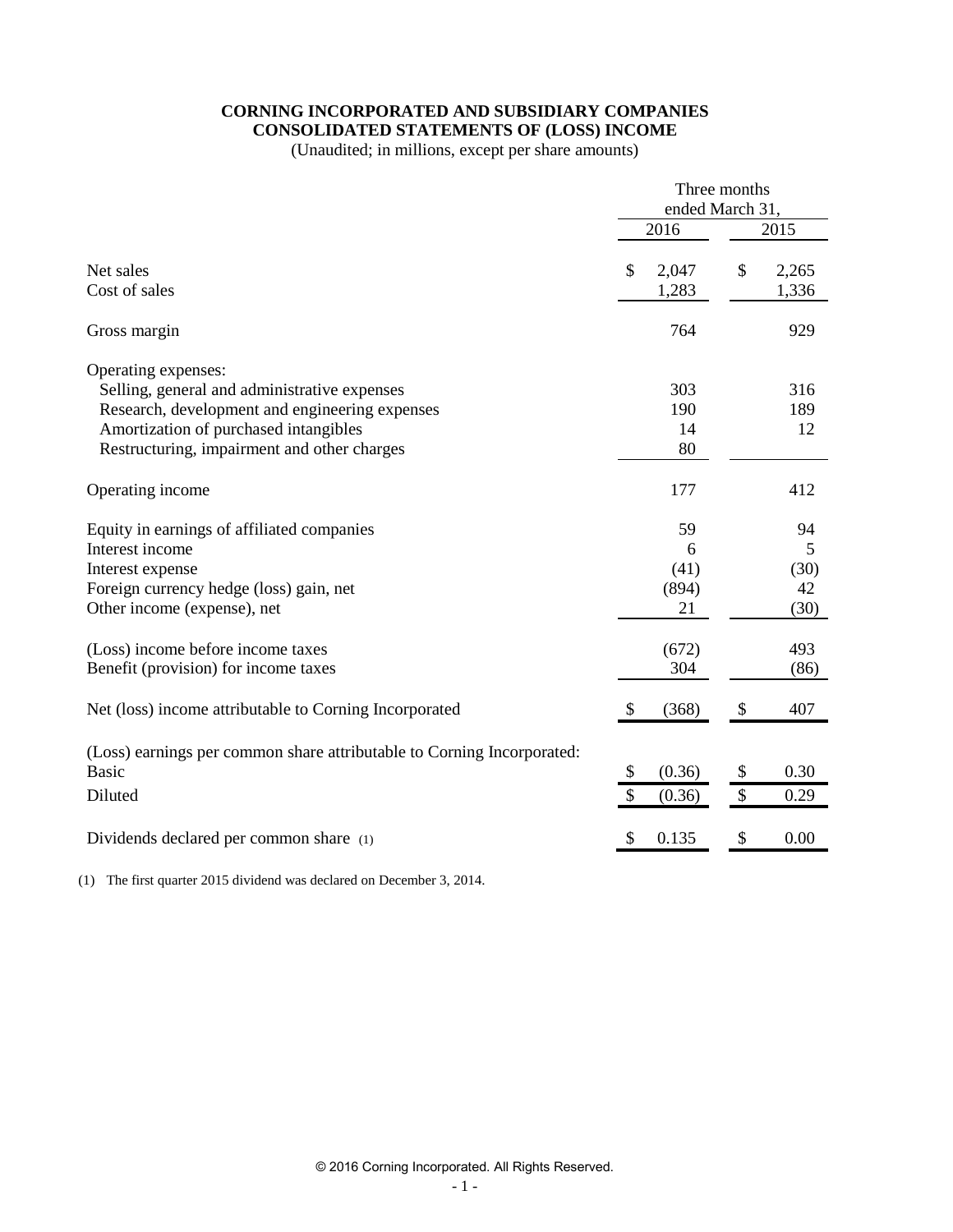# **CORNING INCORPORATED AND SUBSIDIARY COMPANIES CONSOLIDATED STATEMENTS OF COMPREHENSIVE INCOME**

(Unaudited; in millions)

|                                                                  |      | Three months ended<br>March 31, |      |       |  |  |
|------------------------------------------------------------------|------|---------------------------------|------|-------|--|--|
|                                                                  | 2016 |                                 | 2015 |       |  |  |
| Net (loss) income attributable to Corning Incorporated           | \$   | (368)                           | \$.  | 407   |  |  |
| Foreign currency translation adjustments and other               |      | 428                             |      | (256) |  |  |
| Net unrealized (losses) gains on investments                     |      | (2)                             |      |       |  |  |
| Unamortized gains (losses) and prior service credits (costs) for |      |                                 |      |       |  |  |
| postretirement benefit plans                                     |      |                                 |      |       |  |  |
| Net unrealized (losses) gains on designated hedges               |      | (19)                            |      |       |  |  |
| Other comprehensive income (loss), net of tax                    |      | 407                             |      | (249) |  |  |
| Comprehensive income attributable to Corning Incorporated        |      | 39                              | S    | 158   |  |  |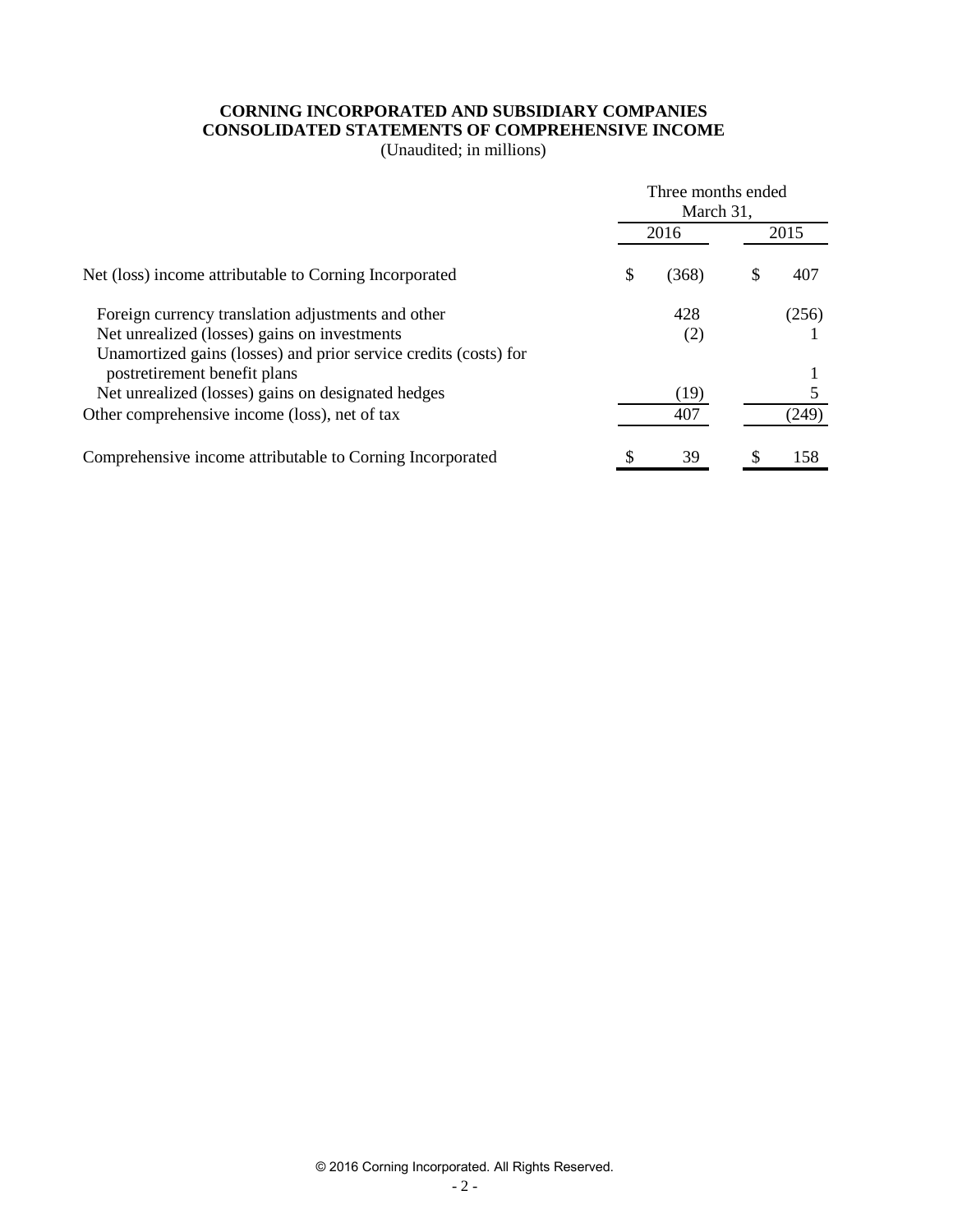# **CORNING INCORPORATED AND SUBSIDIARY COMPANIES CONSOLIDATED BALANCE SHEETS**

(Unaudited; in millions, except share and per share amounts)

|                                                                                  |    | March 31,<br>2016 |                           | December 31,<br>2015 |  |  |
|----------------------------------------------------------------------------------|----|-------------------|---------------------------|----------------------|--|--|
| <b>Assets</b>                                                                    |    |                   |                           |                      |  |  |
| Current assets:                                                                  |    |                   |                           |                      |  |  |
| Cash and cash equivalents                                                        | \$ | 3,540             | \$                        | 4,500                |  |  |
| Short-term investments, at fair value                                            |    |                   |                           | 100                  |  |  |
| Trade accounts receivable, net of doubtful accounts and allowances               |    | 1,388             |                           | 1,372                |  |  |
| Inventories, net of inventory reserves                                           |    | 1,453             |                           | 1,385                |  |  |
| Other current assets                                                             |    | 797               |                           | 912                  |  |  |
| Total current assets                                                             |    | 7,178             |                           | 8,269                |  |  |
| Investments                                                                      |    | 2,072             |                           | 1,975                |  |  |
| Property, plant and equipment, net of accumulated depreciation                   |    | 12,823            |                           | 12,648               |  |  |
| Goodwill, net                                                                    |    | 1,399             |                           | 1,380                |  |  |
| Other intangible assets, net                                                     |    | 703               |                           | 706                  |  |  |
| Deferred income taxes                                                            |    | 2,428             |                           | 2,056                |  |  |
| Other assets                                                                     |    | 1,342             |                           | 1,493                |  |  |
| <b>Total Assets</b>                                                              | S, | 27,945            | $\boldsymbol{\mathsf{S}}$ | 28,527               |  |  |
| <b>Liabilities and Equity</b>                                                    |    |                   |                           |                      |  |  |
| Current liabilities:                                                             |    |                   |                           |                      |  |  |
| Current portion of long-term debt and short-term borrowings                      | \$ | 527               | \$                        | 572                  |  |  |
| Accounts payable                                                                 |    | 836               |                           | 934                  |  |  |
| Other accrued liabilities                                                        |    | 1,201             |                           | 1,308                |  |  |
| Total current liabilities                                                        |    | 2,564             |                           | 2,814                |  |  |
| Long-term debt                                                                   |    | 3,910             |                           | 3,890                |  |  |
| Postretirement benefits other than pensions                                      |    | 717               |                           | 718                  |  |  |
| Other liabilities                                                                |    | 2,767             |                           | 2,242                |  |  |
| <b>Total liabilities</b>                                                         |    | 9,958             |                           | 9,664                |  |  |
| Commitments, contingencies and guarantees                                        |    |                   |                           |                      |  |  |
| Shareholders' equity:                                                            |    |                   |                           |                      |  |  |
| Convertible preferred stock, Series A - Par value \$100 per share; Shares        |    |                   |                           |                      |  |  |
| authorized 3,100; Shares issued: 2,300                                           |    | 2,300             |                           | 2,300                |  |  |
| Common stock – Par value \$0.50 per share; Shares authorized 3.8 billion; Shares |    |                   |                           |                      |  |  |
| issued: 1,682 million and 1,681 million                                          |    | 841               |                           | 840                  |  |  |
| Additional paid-in capital – common stock                                        |    | 13,638            |                           | 13,352               |  |  |
| Retained earnings                                                                |    | 13,290            |                           | 13,832               |  |  |
| Treasury stock, at cost; Shares held: 607 million and 551 million                |    | (10,747)          |                           | (9, 725)             |  |  |
| Accumulated other comprehensive loss                                             |    | (1,404)           |                           | (1, 811)             |  |  |
| Total Corning Incorporated shareholders' equity                                  |    | 17,918            |                           | 18,788               |  |  |
| Noncontrolling interests                                                         |    | 69                |                           | 75                   |  |  |
| Total equity                                                                     |    | 17,987            |                           | 18,863               |  |  |
| <b>Total Liabilities and Equity</b>                                              | \$ | 27,945            | \$                        | 28,527               |  |  |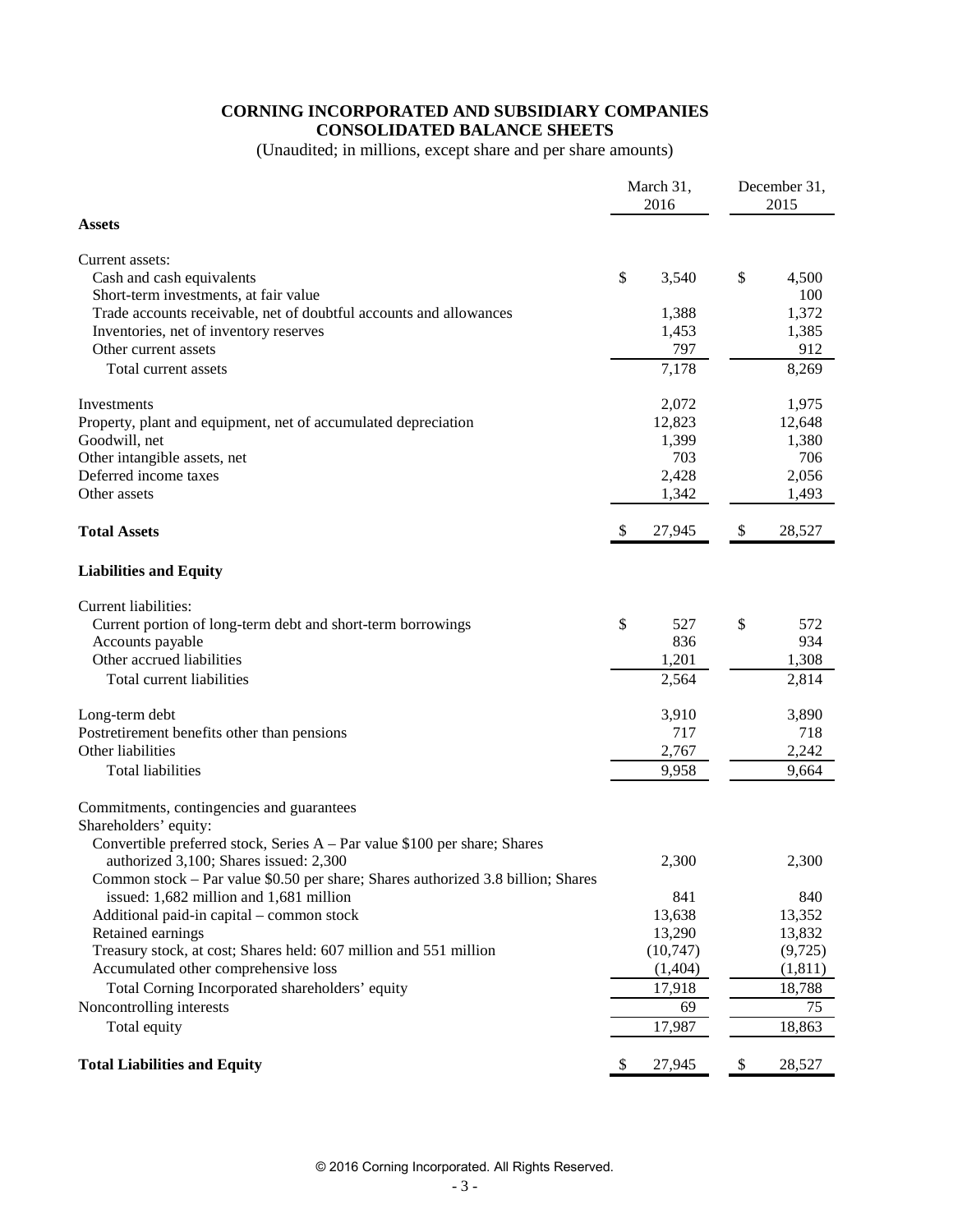# **CORNING INCORPORATED AND SUBSIDIARY COMPANIES CONSOLIDATED STATEMENTS OF CASH FLOWS**

(Unaudited; in millions)

|                                                                                                   | Three months ended |           |           |
|---------------------------------------------------------------------------------------------------|--------------------|-----------|-----------|
|                                                                                                   |                    | March 31, |           |
|                                                                                                   | 2016               |           | 2015      |
| <b>Cash Flows from Operating Activities:</b>                                                      |                    |           |           |
| Net (loss) income<br>Adjustments to reconcile net (loss) income to net cash provided by operating | \$<br>(368)        | \$        | 407       |
| activities:                                                                                       |                    |           |           |
| Depreciation                                                                                      | 281                |           | 279       |
| Amortization of purchased intangibles                                                             | 14                 |           | 12        |
| Restructuring, impairment and other charges                                                       | 80                 |           |           |
| Stock compensation charges                                                                        | 9                  |           | 10        |
| Equity in earnings of affiliated companies                                                        | (59)               |           | (94)      |
| Dividends received from affiliated companies                                                      |                    |           | 48        |
| Deferred tax benefit                                                                              | (345)              |           | (5)       |
| Restructuring payments                                                                            | (3)                |           | (13)      |
| Employee benefit payments less than (in excess of) expense                                        | 7                  |           | (6)       |
| Losses (gains) on foreign currency hedges related to translated earnings                          | 857                |           | (29)      |
| Unrealized translation (gains) losses on transactions                                             | (123)              |           | 298       |
| Changes in certain working capital items:                                                         |                    |           |           |
| Trade accounts receivable                                                                         | 21                 |           | 35        |
| Inventories                                                                                       | (42)               |           | (1)       |
| Other current assets                                                                              | (76)               |           | (13)      |
| Accounts payable and other current liabilities                                                    | (293)              |           | (314)     |
| Other, net                                                                                        | (43)               |           | (13)      |
| Net cash (used in) provided by operating activities                                               | (83)               |           | 601       |
| <b>Cash Flows from Investing Activities:</b>                                                      |                    |           |           |
| Capital expenditures                                                                              | (270)              |           | (333)     |
| Acquisitions of business, net of cash received                                                    |                    |           | (531)     |
| Proceeds from loan repayments from unconsolidated entities                                        |                    |           | 4         |
| Short-term investments - acquisitions                                                             | (20)               |           | (284)     |
| Short-term investments - liquidations                                                             | 121                |           | 282       |
| Realized gains on foreign currency hedges related to translated earnings                          | 93                 |           | 149       |
| Net cash used in investing activities                                                             | (76)               |           | (713)     |
| <b>Cash Flows from Financing Activities:</b>                                                      |                    |           |           |
| Net repayments of short-term borrowings and current portion of long-term debt                     | (64)               |           |           |
| Proceeds from issuance of commercial paper                                                        | 19                 |           |           |
| Principal payments under capital lease obligations                                                | (1)                |           |           |
| Payments from settlement of interest rate swap agreements                                         | 9                  |           | (9)<br>89 |
| Proceeds from the exercise of stock options<br>Repurchases of common stock for treasury           | (703)              |           | (477)     |
| Dividends paid                                                                                    | (173)              |           | (177)     |
| Net cash used in financing activities                                                             | (913)              |           | (574)     |
| Effect of exchange rates on cash                                                                  | 112                |           | (319)     |
| Net decrease in cash and cash equivalents                                                         | (960)              |           | (1,005)   |
| Cash and cash equivalents at beginning of period                                                  | 4,500              |           | 5,309     |
| Cash and cash equivalents at end of period                                                        | \$<br>3,540        | \$        | 4,304     |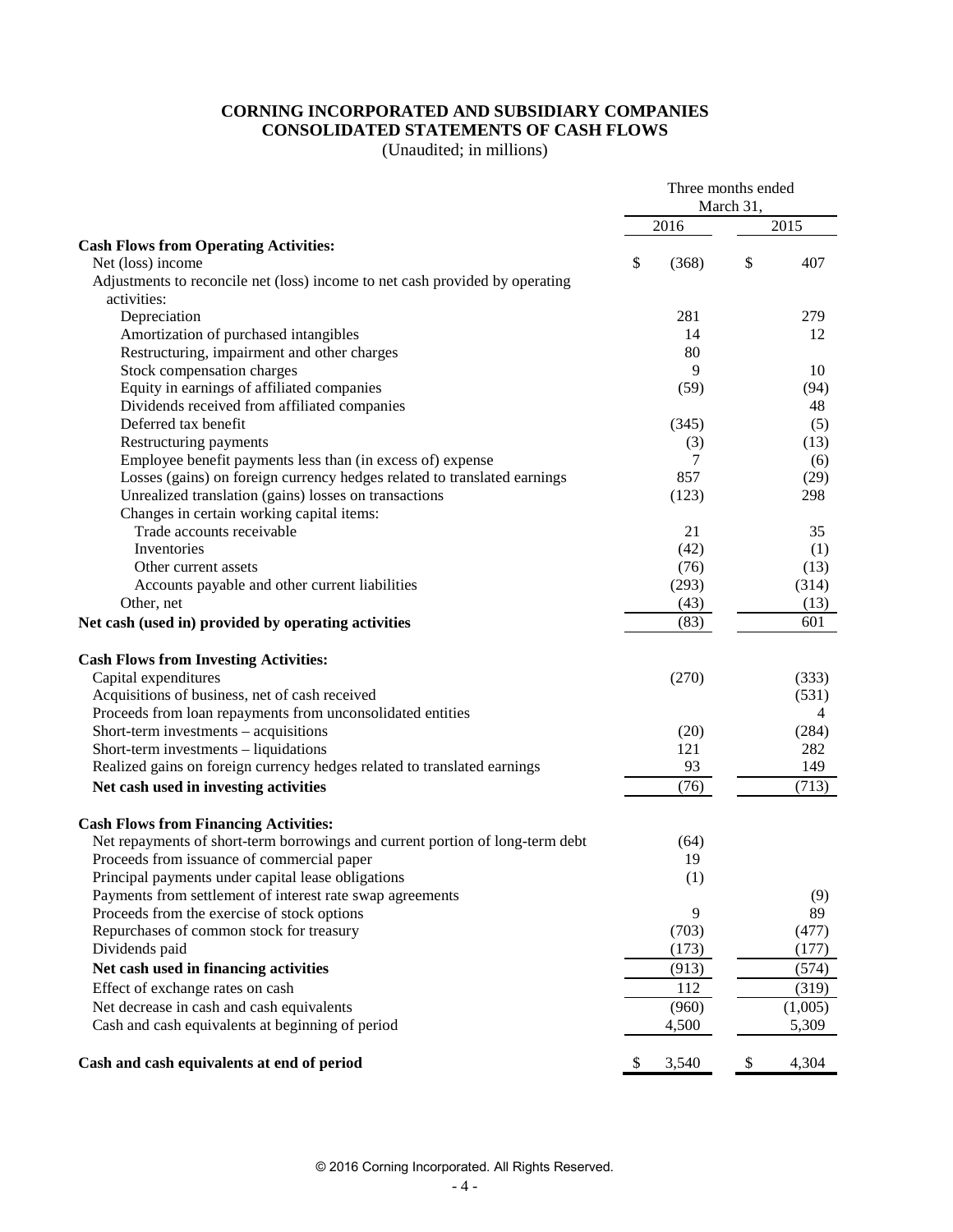## **CORNING INCORPORATED AND SUBSIDIARY COMPANIES (Unaudited)**

#### *GAAP (Loss) Earnings per Common Share*

The following table sets forth the computation of GAAP basic and diluted (loss) earnings per common share (in millions, except per share amounts):

|                                                              | Three months ended<br>March 31, |    |       |  |  |
|--------------------------------------------------------------|---------------------------------|----|-------|--|--|
|                                                              | 2016                            |    | 2015  |  |  |
| Net (loss) income attributable to Corning Incorporated       | \$<br>(368)                     | \$ | 407   |  |  |
| Less: Series A convertible preferred stock dividend          | (24)                            |    | (24)  |  |  |
| Net (loss) income available to common stockholders – basic   | (392)                           |    | 383   |  |  |
| Add: Series A convertible preferred stock dividend           |                                 |    | 24    |  |  |
| Net (loss) income available to common stockholders - diluted | \$<br>(392)                     | \$ | 407   |  |  |
|                                                              |                                 |    |       |  |  |
| Weighted-average common shares outstanding - basic           | 1,103                           |    | 1,266 |  |  |
| Effect of dilutive securities:                               |                                 |    |       |  |  |
| Stock options and other dilutive securities                  |                                 |    | 13    |  |  |
| Series A convertible preferred stock                         |                                 |    | 115   |  |  |
| Weighted-average common shares outstanding - diluted         | 1,103                           |    | 1,394 |  |  |
| Basic (loss) earnings per common share                       | \$<br>(0.36)                    | \$ | 0.30  |  |  |
| Diluted (loss) earnings per common share                     | \$<br>(0.36)                    |    | 0.29  |  |  |

#### *Core Earnings per Common Share*

The following table sets forth the computation of core basic and core diluted earnings per common share (in millions, except per share amounts):

|                                                          |      |       | Three months ended |       |  |  |  |
|----------------------------------------------------------|------|-------|--------------------|-------|--|--|--|
|                                                          |      |       | March 31,          |       |  |  |  |
|                                                          | 2016 |       |                    |       |  |  |  |
| Core earnings attributable to Corning Incorporated       | \$   | 340   | \$                 | 484   |  |  |  |
| Less: Series A convertible preferred stock dividend      |      | (24)  |                    | (24)  |  |  |  |
| Core earnings available to common stockholders - basic   |      | 316   |                    | 460   |  |  |  |
| Add: Series A convertible preferred stock dividend       |      | 24    |                    | 24    |  |  |  |
| Core earnings available to common stockholders - diluted | \$   | 340   | \$                 | 484   |  |  |  |
|                                                          |      |       |                    |       |  |  |  |
| Weighted-average common shares outstanding - basic       |      | 1,103 |                    | 1,266 |  |  |  |
| Effect of dilutive securities:                           |      |       |                    |       |  |  |  |
| Stock options and other dilutive securities              |      | 8     |                    | 13    |  |  |  |
| Series A convertible preferred stock                     |      | 115   |                    | 115   |  |  |  |
| Weighted-average common shares outstanding - diluted     |      | 1,226 |                    | 1,394 |  |  |  |
| Core basic earnings per common share                     | S    | 0.29  | S                  | 0.36  |  |  |  |
| Core diluted earnings per common share                   | \$   | 0.28  |                    | 0.35  |  |  |  |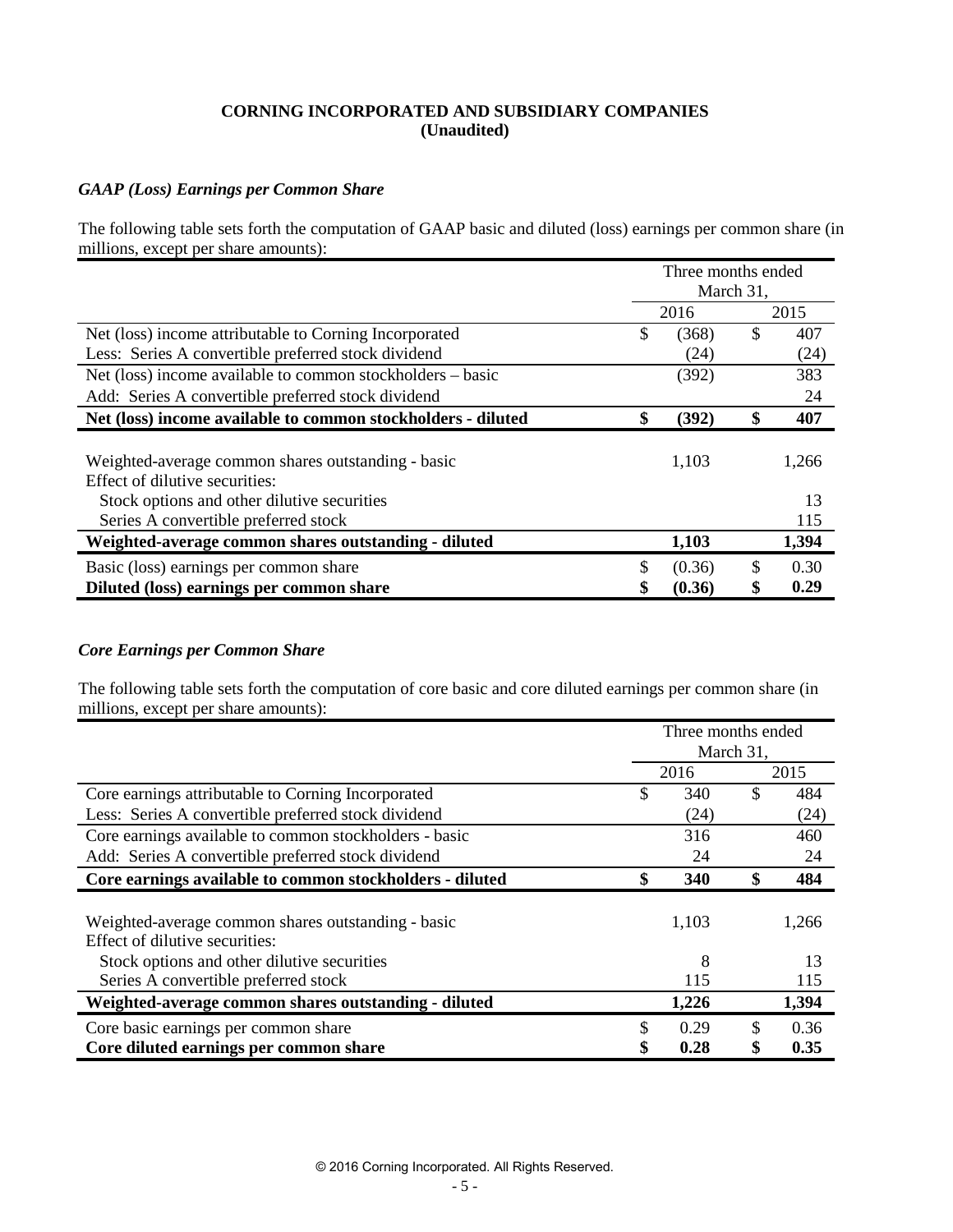#### Use of Non-GAAP Financial Measures

In managing the Company and assessing our financial performance, we supplement certain measures provided by our consolidated financial statements with measures adjusted to exclude certain items, to arrive at core performance measures. We believe reporting core performance measures provides investors greater transparency to the information used by our management team to make financial and operational decisions. Corning has adopted the use of constant currency reporting for the Japanese yen and South Korean won, and uses an internally derived yen-to-dollar management rate of ¥99 and won-to-dollar management rate of ₩1,100.

Net sales, equity in earnings of affiliated companies, and net income are adjusted to exclude the impacts of changes in the Japanese yen and the South Korean won, gains and losses on our foreign currency hedges related to translated earnings, acquisition-related costs, discrete tax items, restructuring and restructuring-related charges, certain litigation-related expenses, pension mark-to-market adjustments and other items which do not reflect on-going operating results of the Company or our equity affiliates. These measures are not prepared in accordance with GAAP. We believe investors should consider these non-GAAP measures in evaluating our results as they are more indicative of our core operating performance and how management evaluates our operational results and trends. These measures are not, and should not be viewed as a substitute for GAAP reporting measures.

Items which we exclude from GAAP measures to arrive at core performance measures are as follows:

(1) Constant-currency adjustments:

Constant-yen: Because a significant portion of Display Technologies segment revenues and manufacturing costs are denominated in Japanese yen, management believes it is important to understand the impact on core earnings of translating yen into dollars. Presenting results on a constantyen basis mitigates the translation impact of the Japanese yen, and allows management to evaluate performance period over period, analyze underlying trends in our businesses, and establish operational goals and forecasts. As of January 1, 2015, we used an internally derived management rate of ¥99, which is closely aligned to our current yen portfolio of foreign currency hedges, and have recast all periods presented based on this rate in order to effectively remove the impact of changes in the Japanese yen.

Constant-won: Following the acquisition of Samsung Corning Precision Materials and because a significant portion of Corning Precision Materials' costs are denominated in South Korean won, management believes it is important to understand the impact on core earnings from translating won into dollars. Presenting results on a constant-won basis mitigates the translation impact of the South Korean won, and allows management to evaluate performance period over period, analyze underlying trends in our businesses, and establish operational goals and forecasts without the variability caused by the fluctuations caused by changes in the rate of this currency. We use an internally derived management rate of ₩1,100, which is consistent with historical prior period averages of the won.

- (2) Foreign currency hedges related to translated earnings: We have excluded the impact of the gains and losses of our foreign currency hedges related to translated earnings for each period presented.
- (3) Acquisition-related costs: These expenses include intangible amortization, inventory valuation adjustments and external acquisition-related deal costs.
- (4) Discrete tax items and other tax-related adjustments: This represents the removal of discrete adjustments attributable to changes in tax law and other non-operational tax-related adjustments.
- (5) Litigation, regulatory and other legal matters: Includes amounts related to the Pittsburgh Corning Corporation (PCC) asbestos litigation, adjustments to our estimated liability for environmental-related items and other legal matters.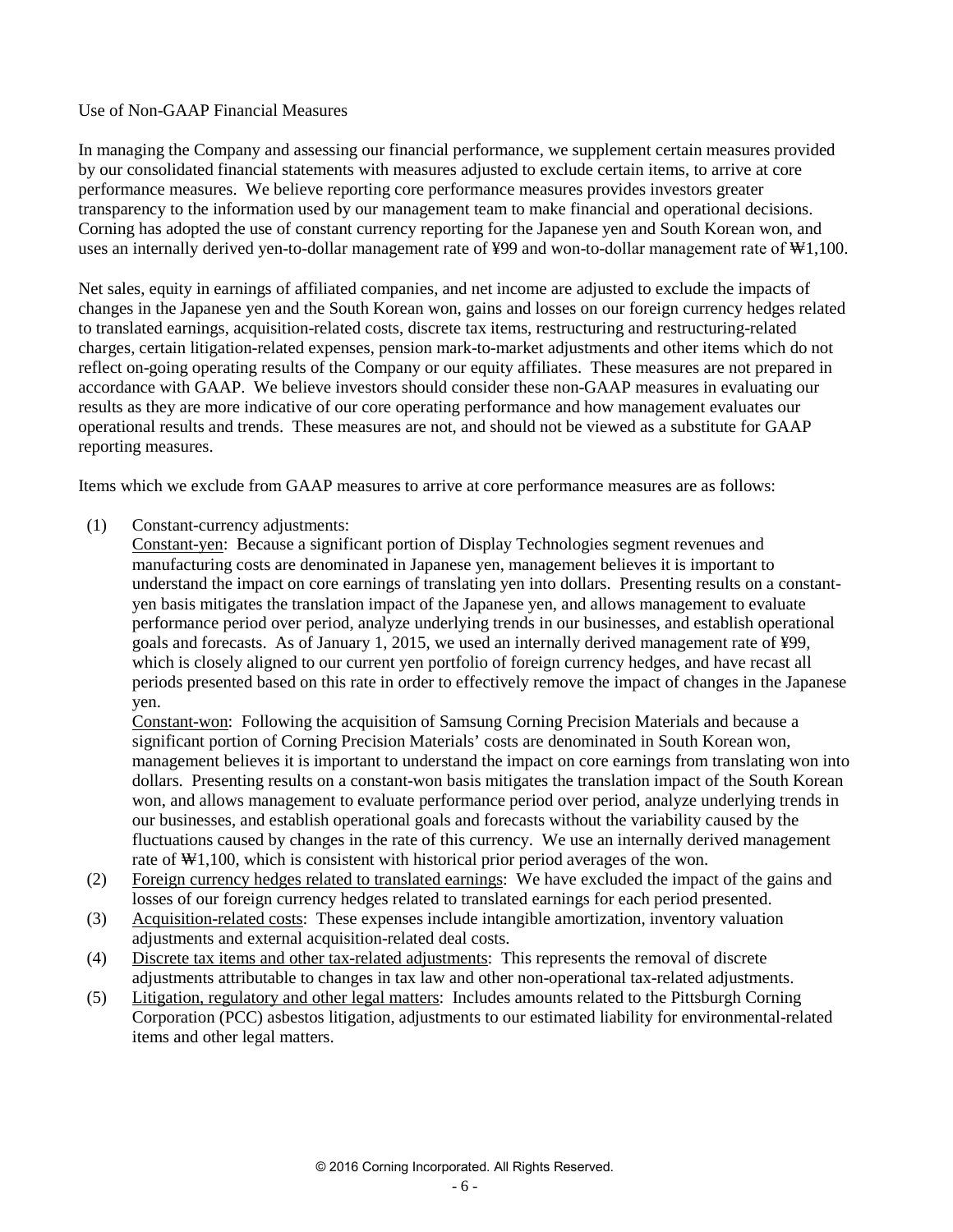- (6) Restructuring, impairment and other charges: This amount includes restructuring, impairment and other charges, including goodwill impairment charges and other expenses and disposal costs not classified as restructuring expense.
- (7) Equity in earnings of affiliated companies: These adjustments relate to items which do not reflect expected on-going operating results of our affiliated companies, such as restructuring, impairment and other charges and settlements under "take-or-pay" contracts.
- (8) Impacts from the acquisition of Samsung Corning Precision Materials: Fair value adjustments to the indemnity asset related to contingent consideration and other items related to the acquisition of Samsung Corning Precision Materials.
- (9) Post-combination expenses: Post-combination expenses incurred as a result of an acquisition in the first quarter of 2015.
- (10) Pension mark-to-market adjustment: Mark-to-market pension gains and losses, which arise from changes in actuarial assumptions and the difference between actual and expected returns on plan assets and discount rates.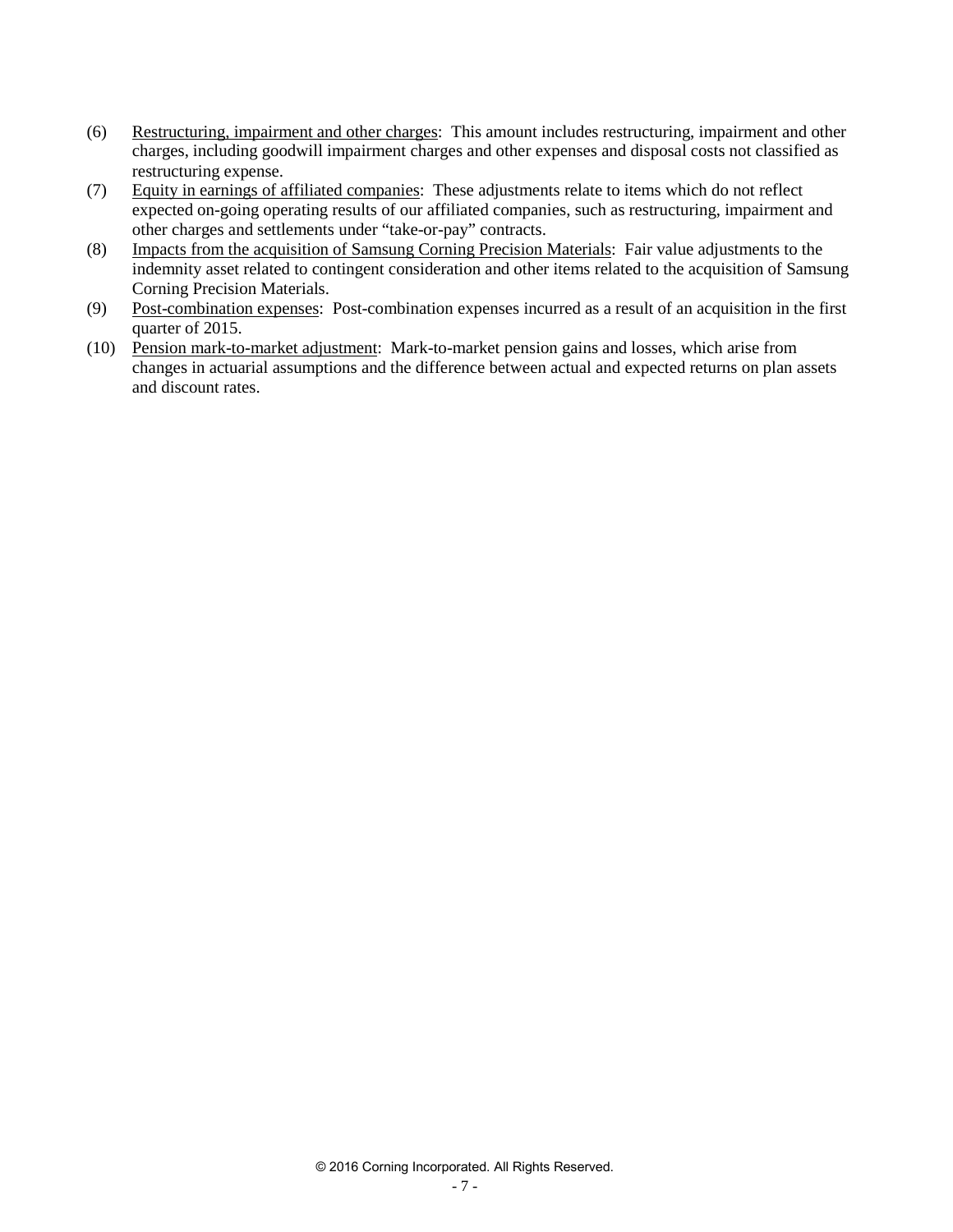#### **CORNING INCORPORATED AND SUBSIDIARY COMPANIES RECONCILIATION OF NON-GAAP FINANCIAL MEASURE TO GAAP FINANCIAL MEASURE Three Months Ended March 31, 2016**

|                                                                     |              |                    | Three months ended March 31, 2016             |                                         |                                       |              |
|---------------------------------------------------------------------|--------------|--------------------|-----------------------------------------------|-----------------------------------------|---------------------------------------|--------------|
|                                                                     | Net<br>sales | Equity<br>earnings | (Loss)<br>income<br>before<br>income<br>taxes | <b>Net</b><br>$(\text{loss})$<br>income | Effective<br>(benefit)<br>tax<br>rate | Per<br>share |
| As reported                                                         | \$<br>2,047  | \$<br>59           | \$<br>(672)                                   | \$<br>(368)                             | $(45.2)\%$                            | (0.36)       |
| Constant-yen (1)                                                    | 124          | 2                  | 110                                           | 78                                      |                                       | 0.07         |
| Constant-won $(1)$                                                  |              | (1)                | (20)                                          | (14)                                    |                                       | (0.01)       |
| Foreign currency hedges related                                     |              |                    |                                               |                                         |                                       |              |
| to translated earnings (2)                                          |              |                    | 857                                           | 540                                     |                                       | 0.49         |
| Acquisition-related costs (3)                                       |              |                    | 14                                            | 10                                      |                                       | 0.01         |
| Discrete tax items and other tax-<br>related adjustments (4)        |              |                    |                                               | 22                                      |                                       | 0.02         |
| Restructuring, impairment and<br>other charges (6)                  |              |                    | 109                                           | 75                                      |                                       | 0.07         |
| Equity in earnings of affiliated<br>companies (7)                   |              | $\overline{2}$     | $\overline{2}$                                | $\overline{2}$                          |                                       |              |
| Impacts from the acquisition of<br><b>Samsung Corning Precision</b> |              |                    |                                               |                                         |                                       |              |
| Materials (8)                                                       |              |                    | (11)                                          | (9)                                     |                                       | (0.01)       |
| Pension mark-to-market<br>adjustment (10)                           |              |                    | 7                                             | 4                                       |                                       |              |
| Core performance measures                                           | \$<br>2,171  | \$<br>62           | \$<br>396                                     | \$<br>340                               | 14.1%                                 | 0.28         |

(Unaudited; amounts in millions, except percentages and per share amounts)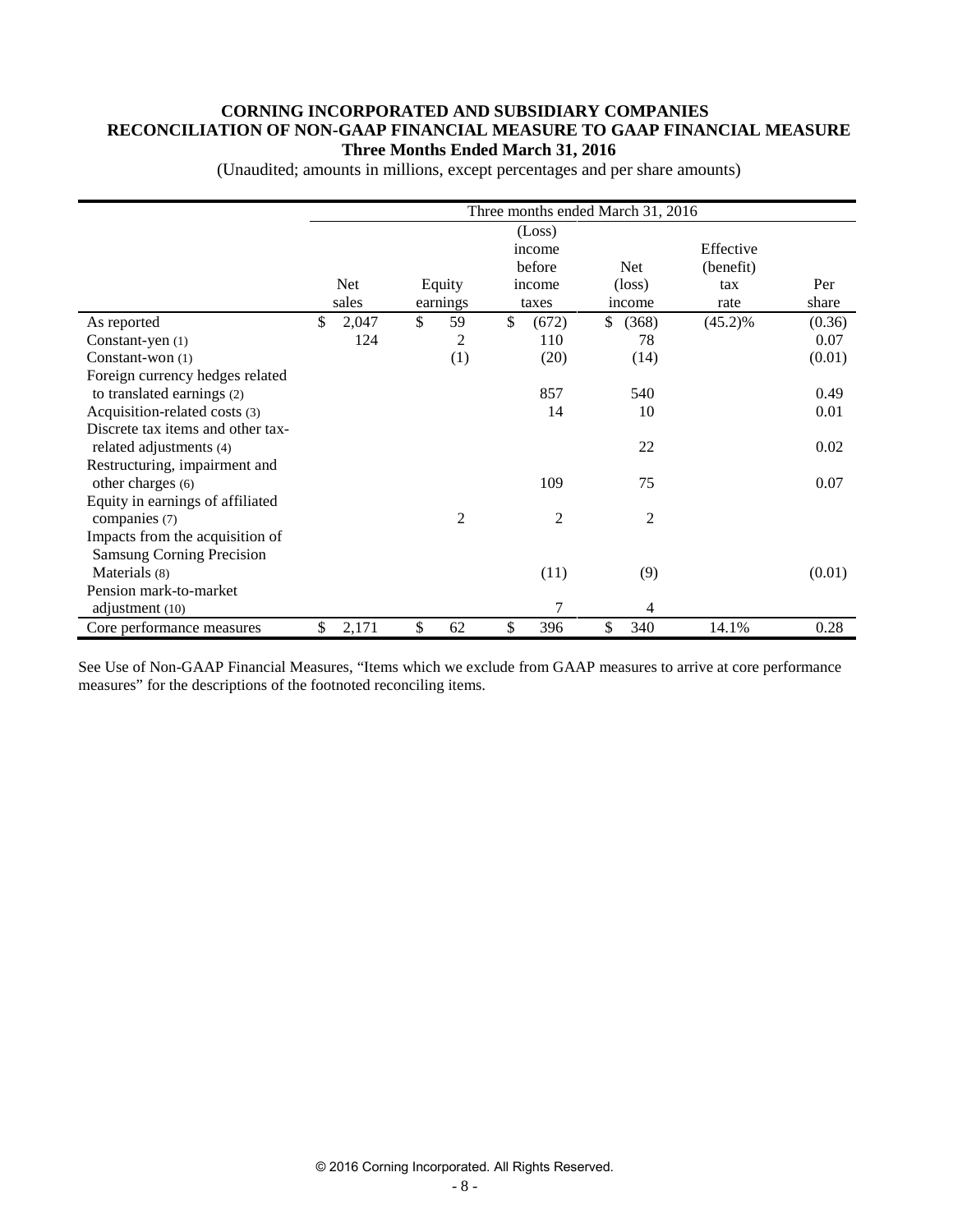#### **CORNING INCORPORATED AND SUBSIDIARY COMPANIES RECONCILIATION OF NON-GAAP FINANCIAL MEASURE TO GAAP FINANCIAL MEASURE Three Months Ended March 31, 2015**

|                                   |             |          |        |               | Three months ended March 31, 2015 |        |            |           |        |
|-----------------------------------|-------------|----------|--------|---------------|-----------------------------------|--------|------------|-----------|--------|
|                                   |             |          |        |               | Income                            |        |            |           |        |
|                                   |             |          |        |               | before                            |        |            | Effective |        |
|                                   | <b>Net</b>  |          | Equity |               | income                            |        | <b>Net</b> | tax       | Per    |
|                                   | sales       | earnings |        | taxes         |                                   | income |            | rate      | share  |
| As reported                       | \$<br>2,265 | \$       | 94     | <sup>\$</sup> | 493                               | \$     | 407        | 17.4%     | 0.29   |
| Constant-yen $(1)$                | 165         |          |        |               | 134                               |        | 98         |           | 0.07   |
| Foreign currency hedges related   |             |          |        |               |                                   |        |            |           |        |
| to translated earnings (2)        |             |          |        |               | (29)                              |        | (18)       |           | (0.01) |
| Acquisition-related costs (3)     |             |          |        |               | 19                                |        | 13         |           | 0.01   |
| Discrete tax items and other tax- |             |          |        |               |                                   |        |            |           |        |
| related adjustments (4)           |             |          |        |               |                                   |        | 11         |           | 0.01   |
| Litigation, regulatory and other  |             |          |        |               |                                   |        |            |           |        |
| legal matters (5)                 |             |          |        |               | 1                                 |        |            |           |        |
| Restructuring, impairment and     |             |          |        |               |                                   |        |            |           |        |
| other charges (6)                 |             |          |        |               | $\overline{2}$                    |        | 3          |           |        |
| Equity in earnings of affiliated  |             |          |        |               |                                   |        |            |           |        |
| companies (7)                     |             |          | (41)   |               | (41)                              |        | (39)       |           | (0.03) |
| Impacts from the acquisition of   |             |          |        |               |                                   |        |            |           |        |
| <b>Samsung Corning Precision</b>  |             |          |        |               |                                   |        |            |           |        |
| Materials (8)                     |             |          |        |               | $\overline{c}$                    |        | 2          |           |        |
| Post-combination expenses (9)     |             |          |        |               | 9                                 |        | 6          |           |        |
| Core performance measures         | \$<br>2,430 | \$       | 53     | \$            | 590                               | \$     | 484        | 18.0%     | 0.35   |

(Unaudited; amounts in millions, except percentages and per share amounts)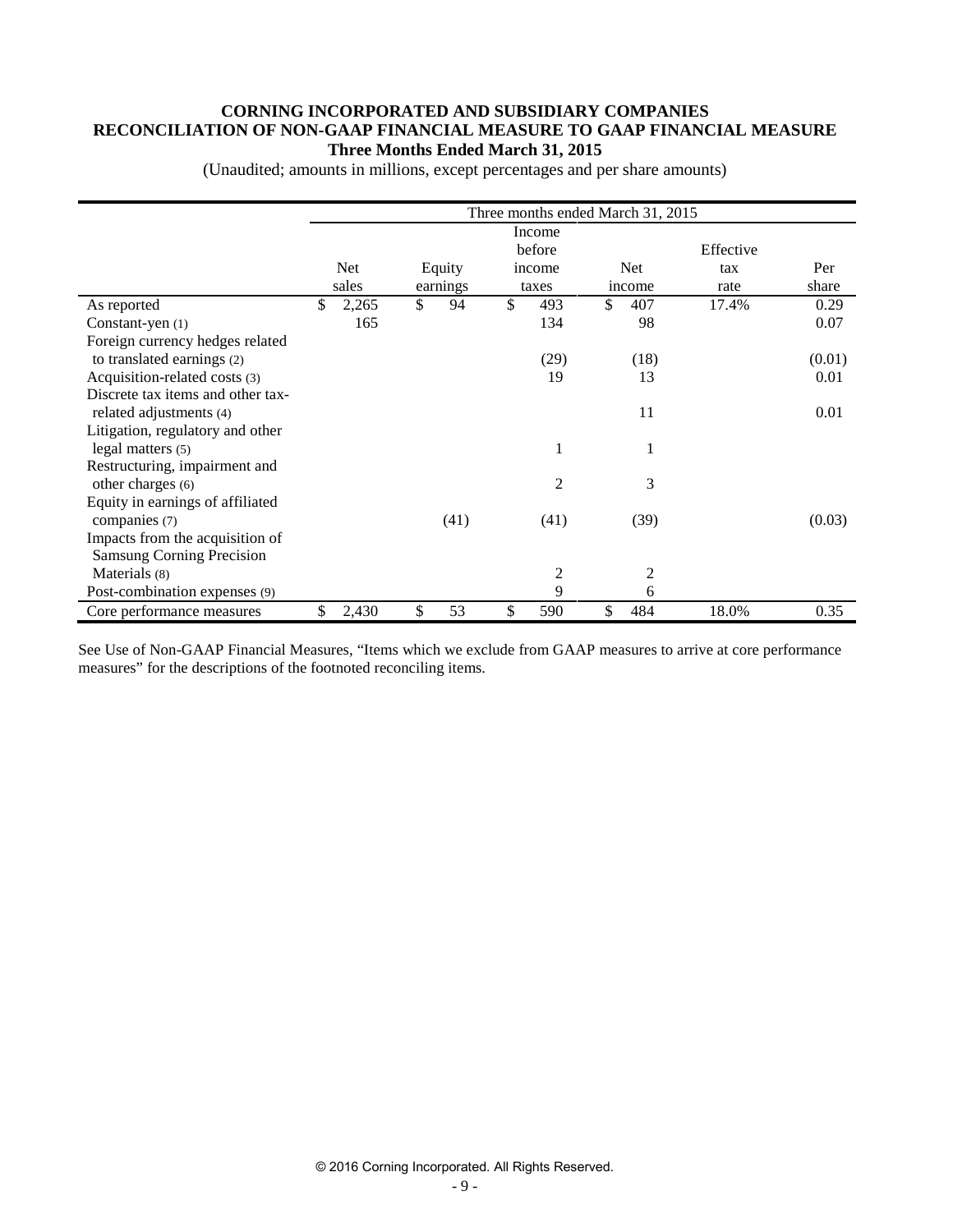### **CORNING INCORPORATED AND SUBSIDIARY COMPANIES RECONCILIATION OF NON-GAAP FINANCIAL MEASURE TO GAAP FINANCIAL MEASURE Three Months Ended March 31, 2016 and 2015**

|                                                                                                                                            |                          |                                                                                                                                                                                     | Three months ended March 31, 2016 |                           |                                         |                                                  | Three months ended March 31, 2015 |                                                            |              |     |
|--------------------------------------------------------------------------------------------------------------------------------------------|--------------------------|-------------------------------------------------------------------------------------------------------------------------------------------------------------------------------------|-----------------------------------|---------------------------|-----------------------------------------|--------------------------------------------------|-----------------------------------|------------------------------------------------------------|--------------|-----|
|                                                                                                                                            | <b>Gross</b><br>margin   | Selling,<br>Research,<br>general<br>development<br><b>Gross</b><br>and<br>and<br>admin.<br>engineering<br><b>Gross</b><br>margin<br>$\frac{0}{0}$<br>margin<br>expenses<br>expenses |                                   |                           | <b>Gross</b><br>margin<br>$\frac{0}{0}$ | Selling,<br>general<br>and<br>admin.<br>expenses |                                   | Research,<br>development<br>and<br>engineering<br>expenses |              |     |
| As reported<br>Constant-yen (1)<br>Constant-won (1)<br>Foreign currency<br>hedges related<br>to translated<br>earnings (2)<br>Acquisition- | 764<br>\$<br>109<br>(17) | 37%                                                                                                                                                                                 | 303<br>\$<br>$\sqrt{2}$           | \$<br>190<br>$\mathbf{1}$ | \$                                      | 929<br>137<br>(4)                                | 41%                               | \$<br>316                                                  | $\mathbb{S}$ | 189 |
| related costs (3)<br>Litigation,<br>regulatory and<br>other legal<br>matters $(5)$<br>Restructuring,<br>impairment and                     |                          |                                                                                                                                                                                     |                                   |                           |                                         | $\overline{c}$                                   |                                   | (5)<br>(1)                                                 |              |     |
| other charges (6)<br>Impacts from the<br>acquisition of<br>Samsung<br>Corning<br>Precision                                                 | 29                       |                                                                                                                                                                                     |                                   |                           |                                         | $\overline{4}$                                   |                                   | $\mathbf{2}$                                               |              |     |
| Materials (8)<br>Post-combination<br>expenses (9)<br>Pension mark-to-<br>market<br>adjustment (10)                                         |                          |                                                                                                                                                                                     | 11<br>(7)                         |                           |                                         | $\mathbf{1}$                                     |                                   | (9)                                                        |              |     |
| Core<br>performance<br>measures                                                                                                            | 885<br>\$                | 41%                                                                                                                                                                                 | 309<br>\$                         | \$<br>191                 | \$                                      | 1,069                                            | 44%                               | \$<br>303                                                  | \$           | 189 |

(Unaudited; amounts in millions, except percentages)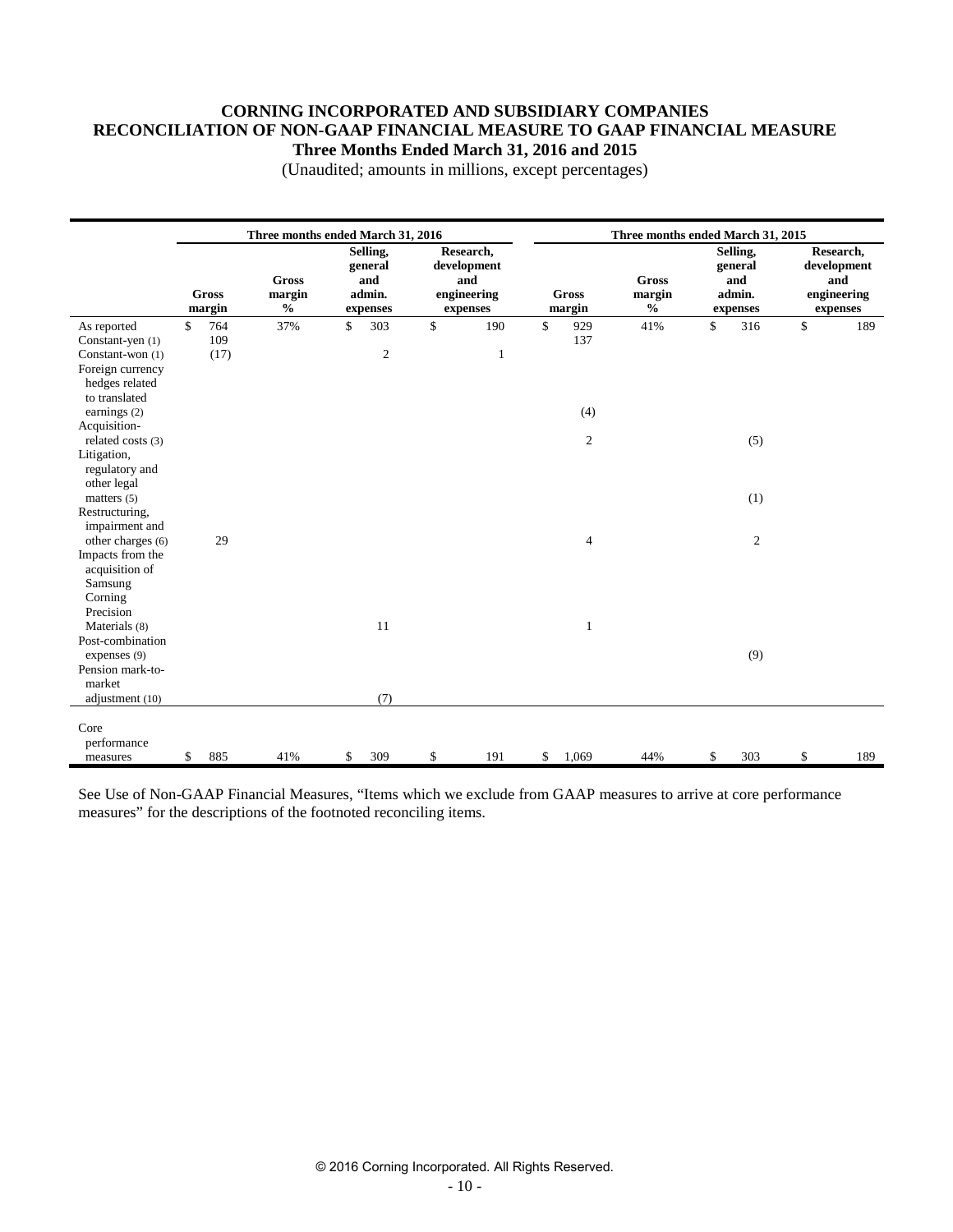### **CORNING INCORPORATED AND SUBSIDIARY COMPANIES RECONCILIATION OF NON-GAAP FINANCIAL MEASURE TO GAAP FINANCIAL MEASURE Display Technologies Segment**

**Three Months Ended March 31, 2016 and 2015**

(Unaudited; amounts in millions)

|                                                 | Three months ended<br><b>March 31, 2016</b> |                      |      | Three months ended<br><b>March 31, 2015</b> |     |    |                      |  |  |
|-------------------------------------------------|---------------------------------------------|----------------------|------|---------------------------------------------|-----|----|----------------------|--|--|
|                                                 | <b>Net</b><br>sales                         | <b>Net</b><br>income |      | <b>Net</b><br>sales                         |     |    | <b>Net</b><br>income |  |  |
| As reported                                     | \$<br>705                                   | \$                   | 209  | \$                                          | 808 | \$ | 294                  |  |  |
| Constant-yen $(1)$                              | 124                                         |                      | 81   |                                             | 164 |    | 99                   |  |  |
| Constant-won $(1)$                              |                                             |                      | (13) |                                             |     |    |                      |  |  |
| Foreign currency hedges related to translated   |                                             |                      |      |                                             |     |    |                      |  |  |
| earnings $(2)$                                  |                                             |                      | (58) |                                             |     |    | (99)                 |  |  |
| Restructuring, impairment and other charges (6) |                                             |                      | 13   |                                             |     |    |                      |  |  |
| Impacts from the acquisition of Samsung Corning |                                             |                      |      |                                             |     |    |                      |  |  |
| Precision Materials (8)                         |                                             |                      | (9)  |                                             |     |    |                      |  |  |
|                                                 |                                             |                      |      |                                             |     |    |                      |  |  |
| Core performance measures                       | \$<br>829                                   | \$                   | 223  | \$                                          | 972 | S  | 294                  |  |  |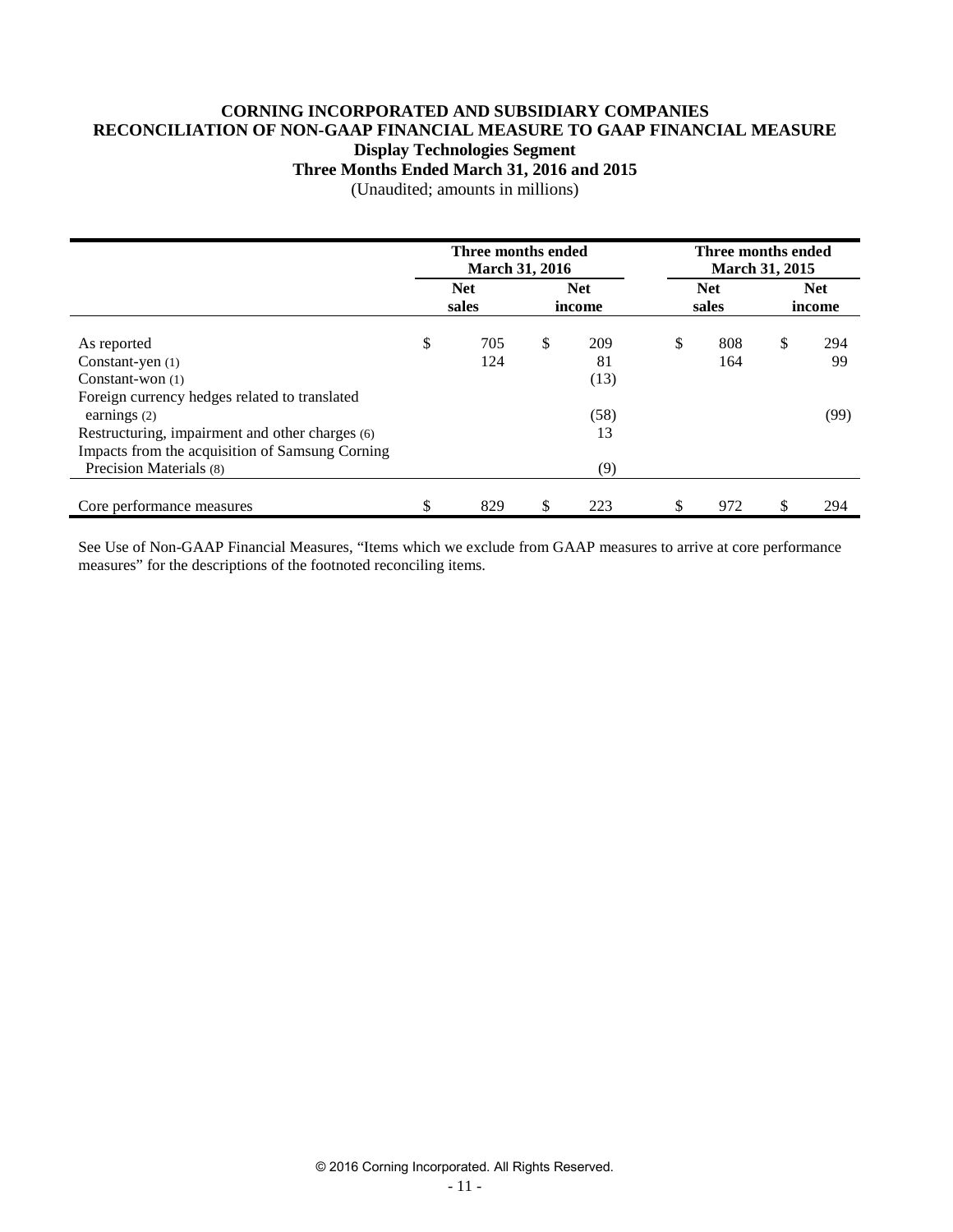# **CORNING INCORPORATED AND SUBSIDIARY COMPANIES RECONCILIATION OF NON-GAAP FINANCIAL MEASURE TO GAAP FINANCIAL MEASURE Optical Communications Segment**

**Three Months Ended March 31, 2016 and 2015**

(Unaudited; amounts in millions)

|                                                                                                                                  |                                             | Three months ended<br><b>March 31, 2016</b> |    |         |   | Three months ended<br><b>March 31, 2015</b> |                      |                 |
|----------------------------------------------------------------------------------------------------------------------------------|---------------------------------------------|---------------------------------------------|----|---------|---|---------------------------------------------|----------------------|-----------------|
|                                                                                                                                  | <b>Net</b><br><b>Net</b><br>sales<br>income |                                             |    |         |   | <b>Net</b><br>sales                         | <b>Net</b><br>income |                 |
| As reported<br>Acquisition-related costs (3)<br>Restructuring, impairment and other charges (6)<br>Post-combination expenses (9) | S                                           | 609                                         | \$ | 17<br>4 | S | 697                                         | S                    | 57<br>10<br>(1) |
| Core performance measures                                                                                                        |                                             | 609                                         |    | 26      |   | 697                                         | -S                   | 72              |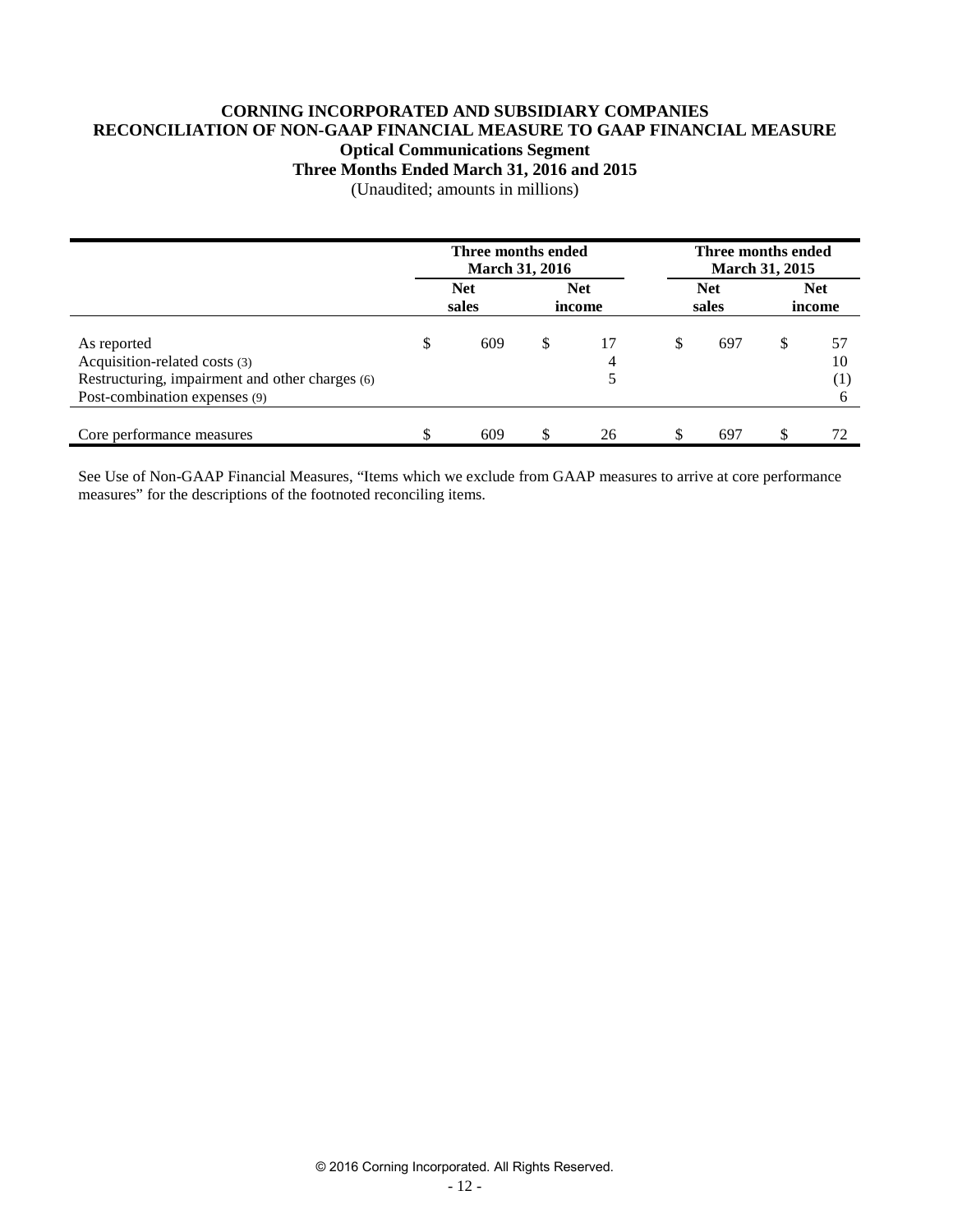### **CORNING INCORPORATED AND SUBSIDIARY COMPANIES RECONCILIATION OF NON-GAAP FINANCIAL MEASURE TO GAAP FINANCIAL MEASURE Environmental Technologies Segment Three Months Ended March 31, 2016 and 2015**

(Unaudited; amounts in millions)

|                                                                | Three months ended<br><b>March 31, 2016</b> |   |    |     | Three months ended  | March 31, 2015       |    |
|----------------------------------------------------------------|---------------------------------------------|---|----|-----|---------------------|----------------------|----|
|                                                                | <b>Net</b><br><b>Net</b><br>sales<br>income |   |    |     | <b>Net</b><br>sales | <b>Net</b><br>income |    |
| As reported<br>Restructuring, impairment and other charges (6) | 264                                         | S | 34 | \$. | 282                 |                      | 48 |
| Core performance measures                                      | 264                                         |   | 37 |     | 282                 |                      | 48 |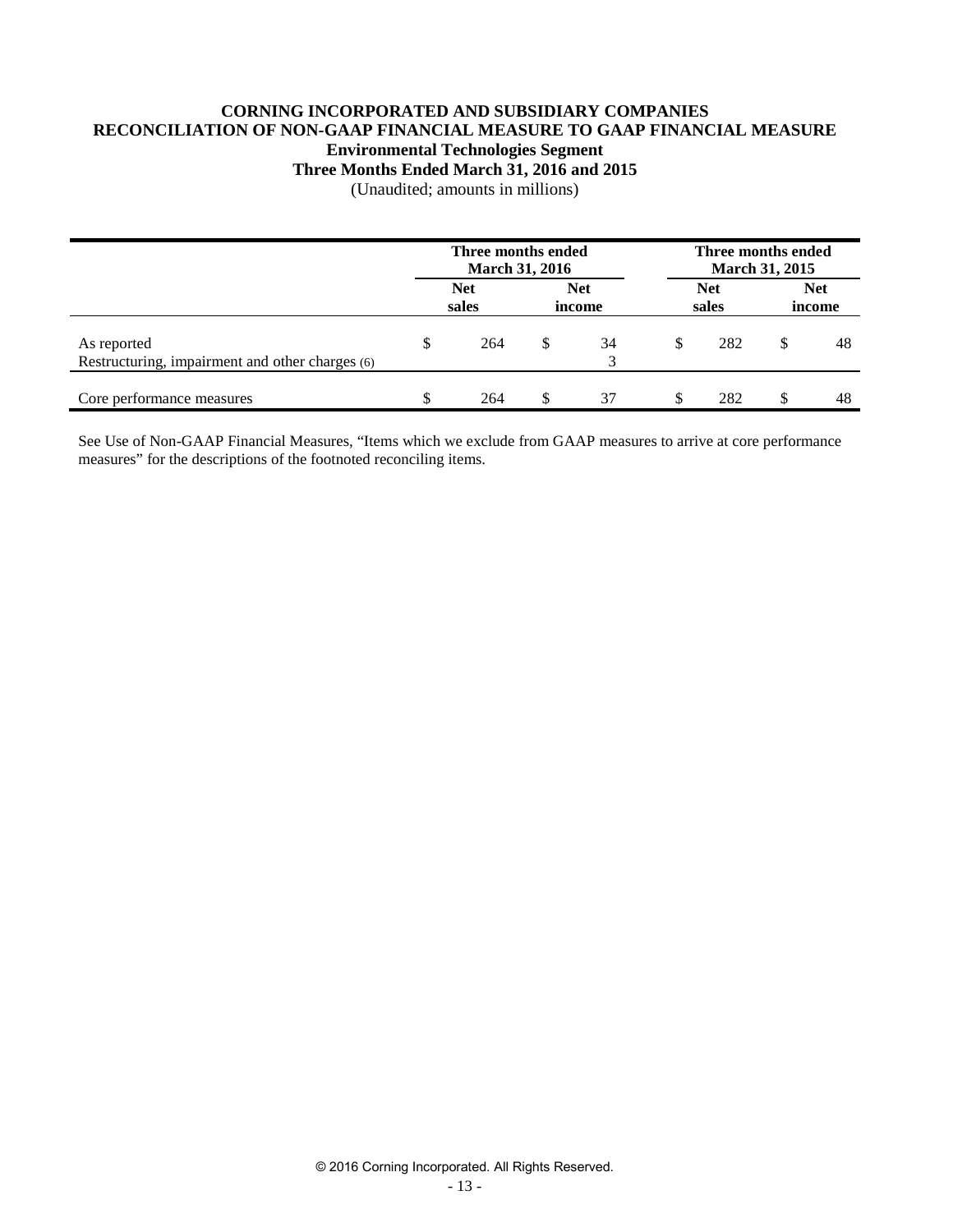# **CORNING INCORPORATED AND SUBSIDIARY COMPANIES RECONCILIATION OF NON-GAAP FINANCIAL MEASURE TO GAAP FINANCIAL MEASURE Specialty Materials Segment**

**Three Months Ended March 31, 2016 and 2015**

(Unaudited; amounts in millions)

|                                                                                                        | Three months ended<br><b>March 31, 2016</b> |                     |              |                      |                     | Three months ended<br>March 31, 2015 |                      |                        |  |
|--------------------------------------------------------------------------------------------------------|---------------------------------------------|---------------------|--------------|----------------------|---------------------|--------------------------------------|----------------------|------------------------|--|
|                                                                                                        |                                             | <b>Net</b><br>sales |              | <b>Net</b><br>income | <b>Net</b><br>sales |                                      | <b>Net</b><br>income |                        |  |
| As reported<br>Constant-yen (1)<br>Constant-won $(1)$<br>Foreign currency hedges related to translated | \$                                          | 227                 | $\mathbb{S}$ | 26<br>(1)<br>(1)     | \$                  | 272                                  | \$                   | 38<br>$\left(1\right)$ |  |
| earnings $(2)$<br>Restructuring, impairment and other charges (6)                                      |                                             |                     |              | 8                    |                     |                                      |                      |                        |  |
| Core performance measures                                                                              | \$                                          | 227                 | \$.          | 32                   | \$                  | 272                                  | S                    | 46                     |  |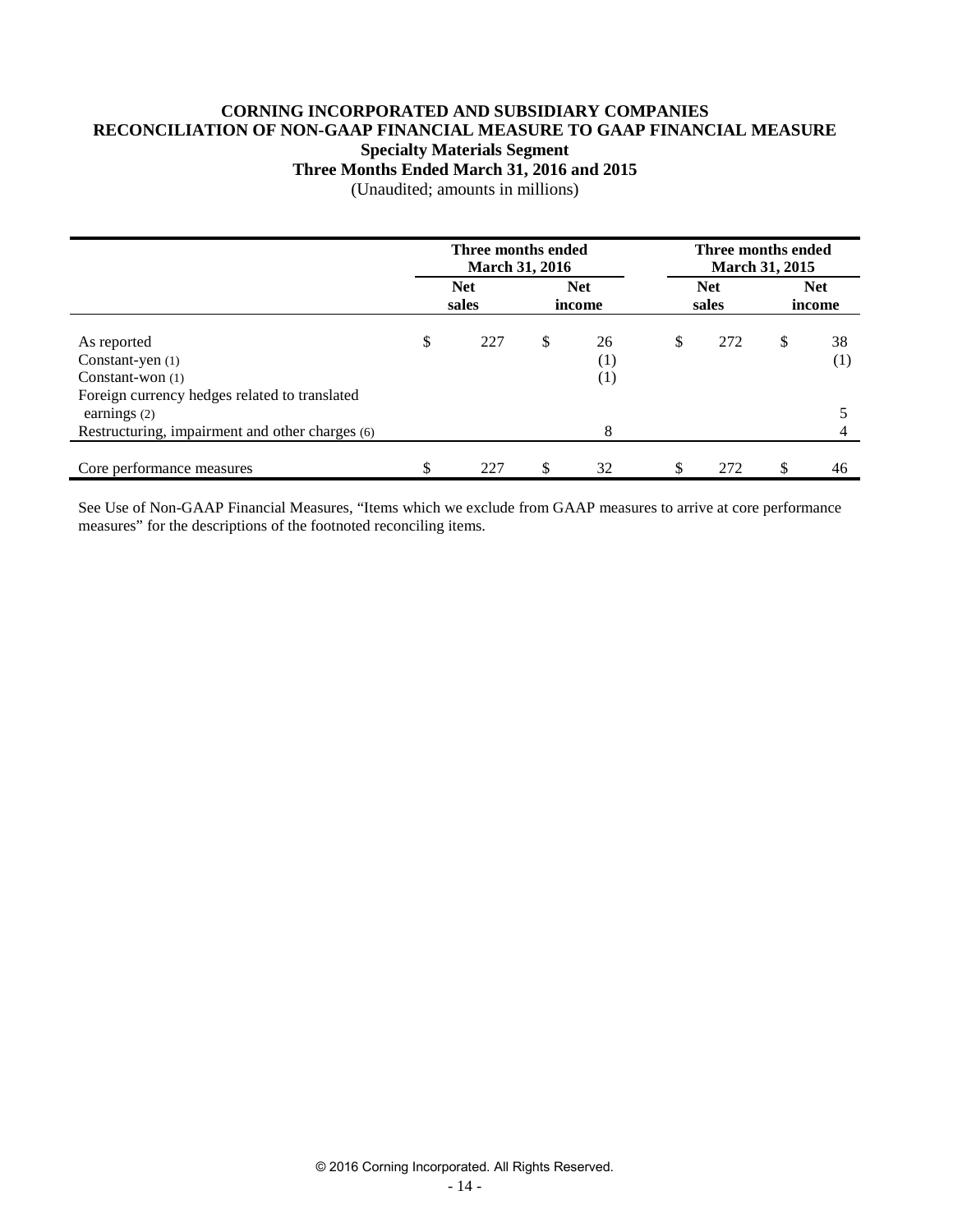### **CORNING INCORPORATED AND SUBSIDIARY COMPANIES RECONCILIATION OF NON-GAAP FINANCIAL MEASURE TO GAAP FINANCIAL MEASURE Life Sciences Segment**

### **Three Months Ended March 31, 2016 and 2015**

(Unaudited; amounts in millions)

|                                                                                                 | Three months ended<br>March 31, 2016 |                     |                      |         | Three months ended<br>March 31, 2015 |                     |                      |    |
|-------------------------------------------------------------------------------------------------|--------------------------------------|---------------------|----------------------|---------|--------------------------------------|---------------------|----------------------|----|
|                                                                                                 |                                      | <b>Net</b><br>sales | <b>Net</b><br>income |         |                                      | <b>Net</b><br>sales | <b>Net</b><br>income |    |
| As reported<br>Acquisition-related costs (3)<br>Restructuring, impairment and other charges (6) | S                                    | 204                 | S.                   | 12<br>2 | S                                    | 197                 | \$.                  | 16 |
| Core performance measures                                                                       |                                      | 204                 |                      | 18      |                                      | 197                 |                      | 19 |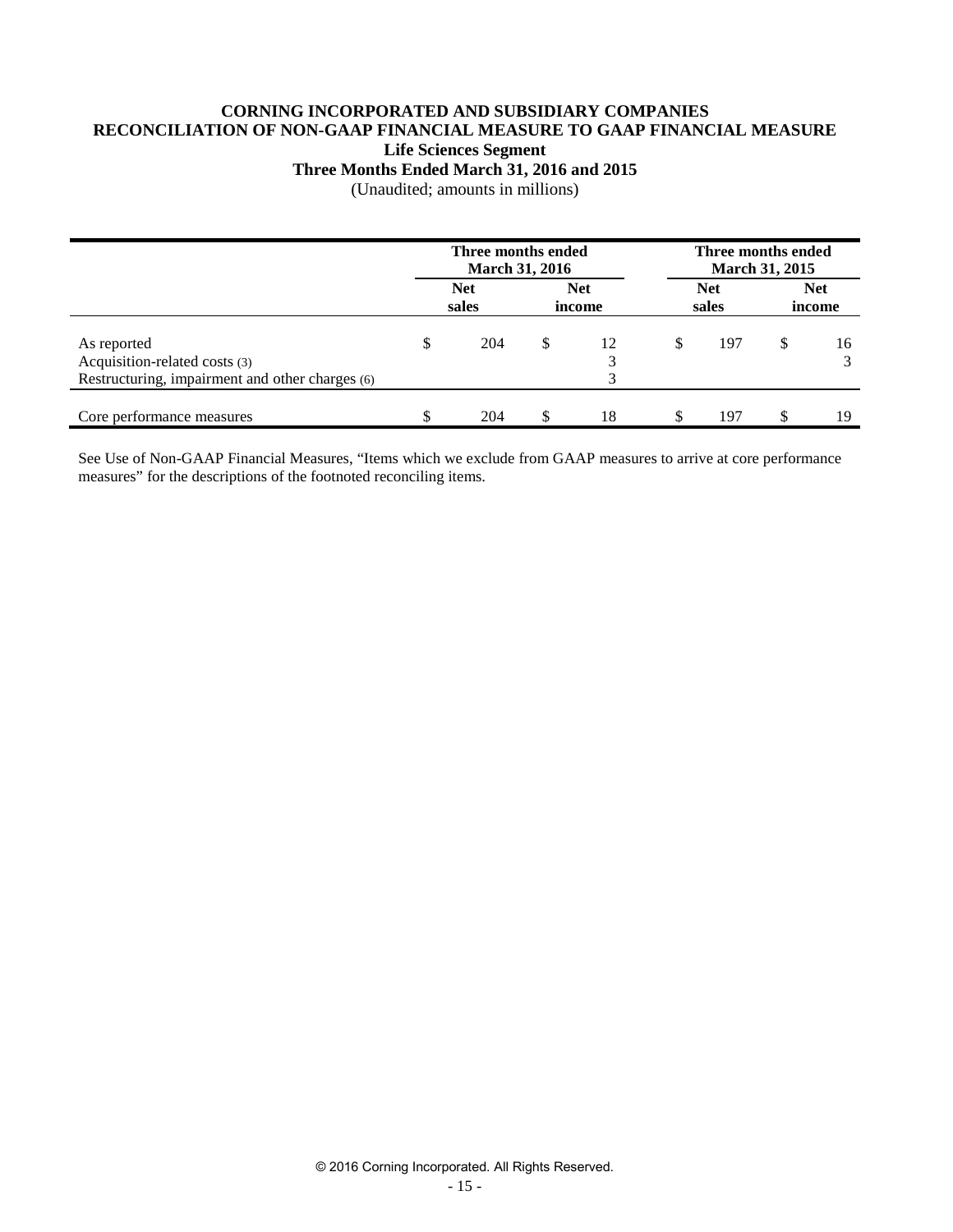### **CORNING INCORPORATED AND SUBSIDIARY COMPANIES RECONCILIATION OF NON-GAAP FINANCIAL MEASURE TO GAAP FINANCIAL MEASURE Dow Corning Corporation Three Months Ended March 31, 2016 and 2015**

(Unaudited; amounts in millions)

|                                                | Three months<br>ended<br>March 31,<br>2016 | Three months<br>ended<br>March 31,<br>2015 |  |      |
|------------------------------------------------|--------------------------------------------|--------------------------------------------|--|------|
| As reported                                    |                                            | 56                                         |  | 92   |
| Equity in earnings of affiliated companies (7) |                                            |                                            |  | (41) |
| Core performance measures                      |                                            | 58                                         |  |      |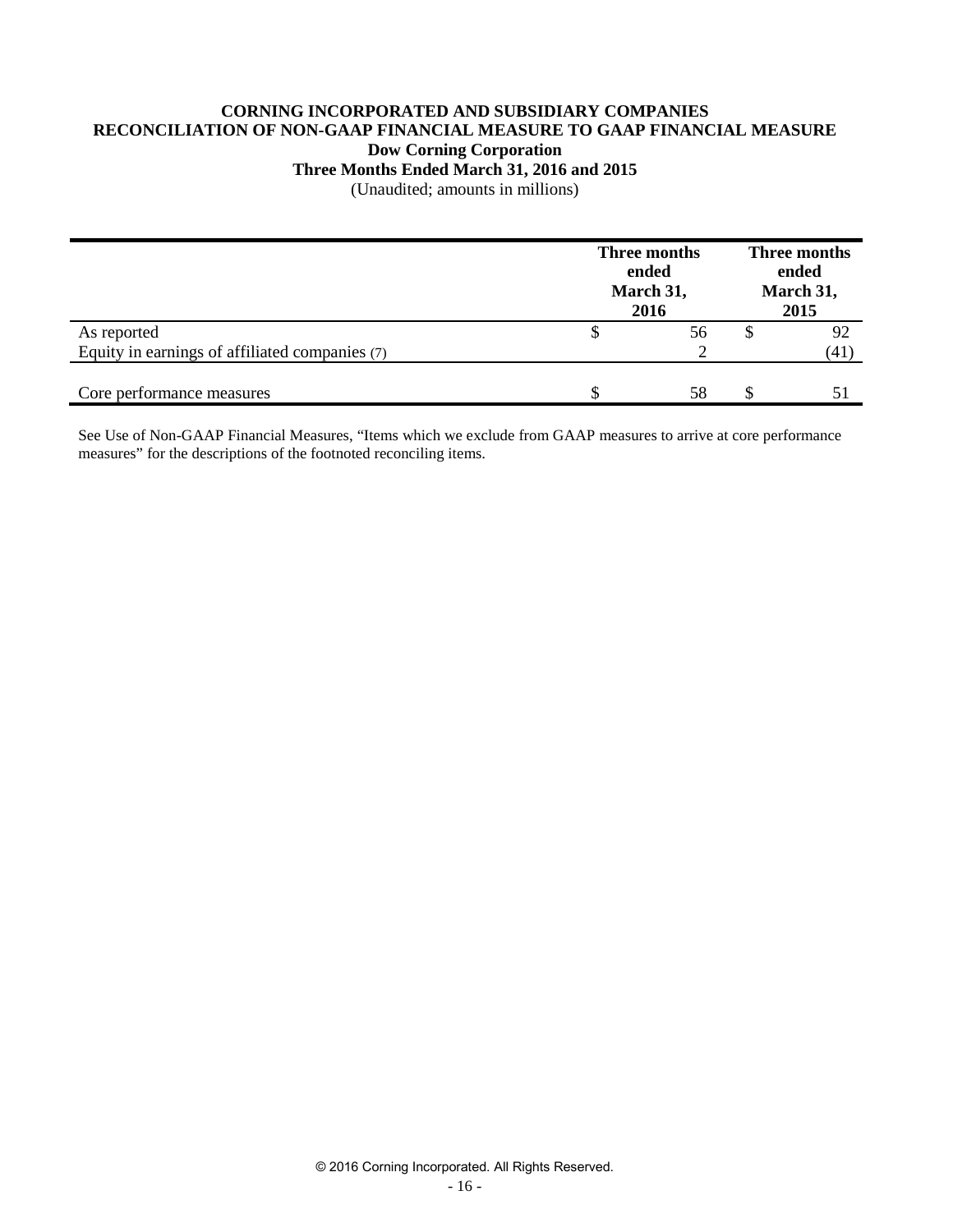### **CORNING INCORPORATED AND SUBSIDIARY COMPANIES RECONCILIATION OF NON-GAAP FINANCIAL MEASURE TO GAAP FINANCIAL MEASURE Three Months Ended March 31, 2016 and 2015**

(Unaudited; amounts in millions)

|                                             | Three months<br>ended<br>March 31,<br>2016 |    | Three months<br>ended<br>March 31,<br>2015 |  |
|---------------------------------------------|--------------------------------------------|----|--------------------------------------------|--|
| Cash flows from operating activities        | \$<br>(83)                                 | \$ | 601                                        |  |
| Less: Cash flows from investing activities  | (76)                                       |    | (713)                                      |  |
| Plus: Short-term investments – acquisitions | 20                                         |    | 284                                        |  |
| Less: Short-term investments – liquidations | (121)                                      |    | (282)                                      |  |
| Free cash flow                              | \$<br>(260)                                | \$ | (110)                                      |  |